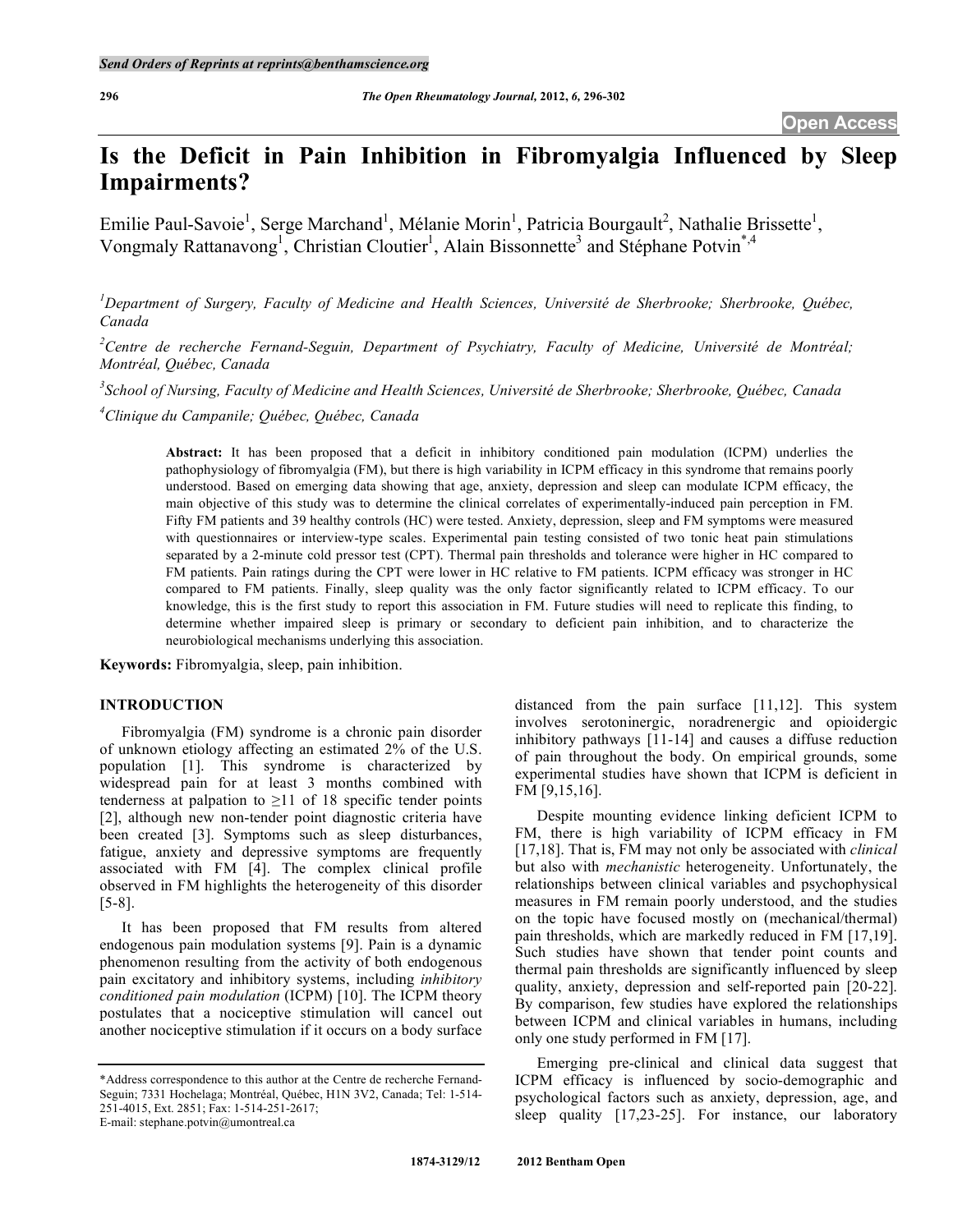recently found that FM patients with depressive symptoms have more pronounced ICPM deficits, compared with nondepressive FM patients [17]. Similarly, anxiety may also be related to ICPM efficacy, given that the midbrain periacqueducal gray - a major ICPM brain structure critically regulates stress and anxiety in rodents [23]. Age has also been shown to modulate ICPM in healthy adults [24,26]. Finally, sleep quality also influences ICPM. Indeed, Smith *et al*. [25] altered healthy subjects' sleep for 7 nights and showed that sleep continuity disturbances impair endogenous pain inhibition.

 The main objective of this study was to establish if experimentally-induced pain perception, especially ICPM efficacy, varies in function of depression, anxiety, age and sleep quality in FM. We also sought to confirm that FM is associated with reduced pain thresholds/tolerance and deficient ICPM.

# **MATERIALS AND METHODOLOGY**

# **Participants**

 Fifty female patients suffering from FM and 39 female healthy controls (HC) participated in this study. All subjects were Caucasians. Patients were diagnosed with FM using *American College of Rheumatology* criteria (1990) [2] by neurosurgeons, rheumatologists or physicians on the ward, specialized in the treatment of chronic pain. None of the FM patients were referred by psychiatrists. Exclusion criteria were the following: (i) participants who were pregnant or breastfeeding; (ii) any clinically meaningful unstable, renal, hepatic, cardiovascular, respiratory, cerebrovascular disease or other serious, progressive physical illness; and (iii) participants who had diabetes. Among FM patients, 8 were diagnosed with comorbid major depressive disorder (MDD), based on a psychiatric interview performed by trained physicians (AB, CC) using DSM-IV criteria. FM patients and HC did not differ in terms of age [FM=49.8  $\pm$ 10.5; HC=50.0 years  $\pm$ 7.4; F=0.01; p=0.938] and the presence or absence (menopause or hysterectomy) of a regular menstrual cycle [FM= 11 presence, 39 absence; HC= 9 presence, 28 absence;  $\chi^2$ =0.07; p=0.799]. FM patients were treated with one or more of the following medications [antidepressants= 33; anti-inflammatory drugs=31; anticonvulsivants=22; opioids=28; anxiolytics=18], and none were drug-free. None of the HC received psychiatric or pain medications. The Human Ethics Committees of the *Centre hospitalier universitaire de Sherbrooke* approved the research protocol, and all participants gave their written, informed consent.

#### **Psychological Factors**

#### *Severity of FM Symptoms*

 Severity of FM was measured with the French version of *Fibromyalgia Impact Questionnaire* (FIQ) [4]. This selfadministrated questionnaire measures the components of health most affected by FM over the past week and contained 10 items (physical functioning, work status, depression, anxiety, sleep, pain, stiffness, fatigue, wellbeing) [4]. The French version is widely used by researchers and clinicians and has acceptable internal consistency, testretest reliability and construct validity [27].

# *Depressive Symptoms*

 Depressive symptoms in FM patients were measured using the French version of the *Hamilton Depression Rating Scale* (HAM-D). The HAM-D is a 17-questions multiple choice interview-type questionnaire [28]. This questionnaire is one of the most commonly used scales for rating depression in medical research. The HAM-D rates the severity of symptoms observed in depression such as change in mood, insomnia, agitation and weight loss. The HAM-D was administered by a nurse trained by SP, who has vast experience in administration of psychiatric interviews for research purposes [29-34].

# *Anxiety*

 Anxiety in FM patients was measured using the French version of the *Hamilton Anxiety Rating Scale* (HAM-A). The HAM-A is a 14-item questionnaire measuring the severity of anxiety symptoms [35]. This interview-type questionnaire provides measures of overall anxiety, psychological distress (psychic anxiety), and physical complaints related to anxiety (somatic anxiety). The HAM-A was administered by a nurse trained by SP, who has vast experience in the administration of psychiatric interviews for research purposes [29-34].

# *Sleep Quality*

 Sleep Quality in all participants were measured with the French version of *Pittsburgh Sleep Quality Index* (PSQI). The PSQI is a widely used, well-validated 19-item measure of sleep quality over the past month [36]. The PSQI is composed of seven clinically derived components of sleep difficulty, including subjective sleep quality, sleep latency, sleep duration, sleep efficiency, sleep disturbances, sedative medication use and daytime functioning, all of which are summed to a single global score.

#### **Pressure Pain Thresholds (PPT)**

 Pressure Pain thresholds at tender points were assessed by a trained investigator, using a digital force gauge with a 1-cm<sup>2</sup> rubber tip (J-Tech Medical, Commander Algometer). Pressure was applied at a rate of 1 kg/s on four specified tender points (left and right trapezoid, left and right knee). Subjects were instructed to verbally report when their sensations changed from pressure to pain. A mean tender point threshold (kg) was calculated from four points. Healthy women usually start to perceive pain when 4 kg of pressure (or more) is given [2].

# **Thermal Pain Measures**

# *Thermal Pain Thresholds/Tolerance*

 Thermal pain thresholds (TPT) and thermal tolerance (TOL) were measured by applying a thermode on the left forearm of participants. The Peltier thermode used (TSA II, Medoc, Advanced medical systems, Minneapolis, MN 55435) was a heating plate connected to a computer allowing a precise setting of temperature. Experimental temperature was initially set at  $32^{\circ}$ C and was gradually increased by a rate of  $0.3\degree$ C per second. Subjects were instructed to verbally report when their sensations changed from heat to pain (TPT) and when their pain became intolerable (TOL). For each subject, the procedure was repeated 3 times to ensure the stability of TPT and TOL measurement.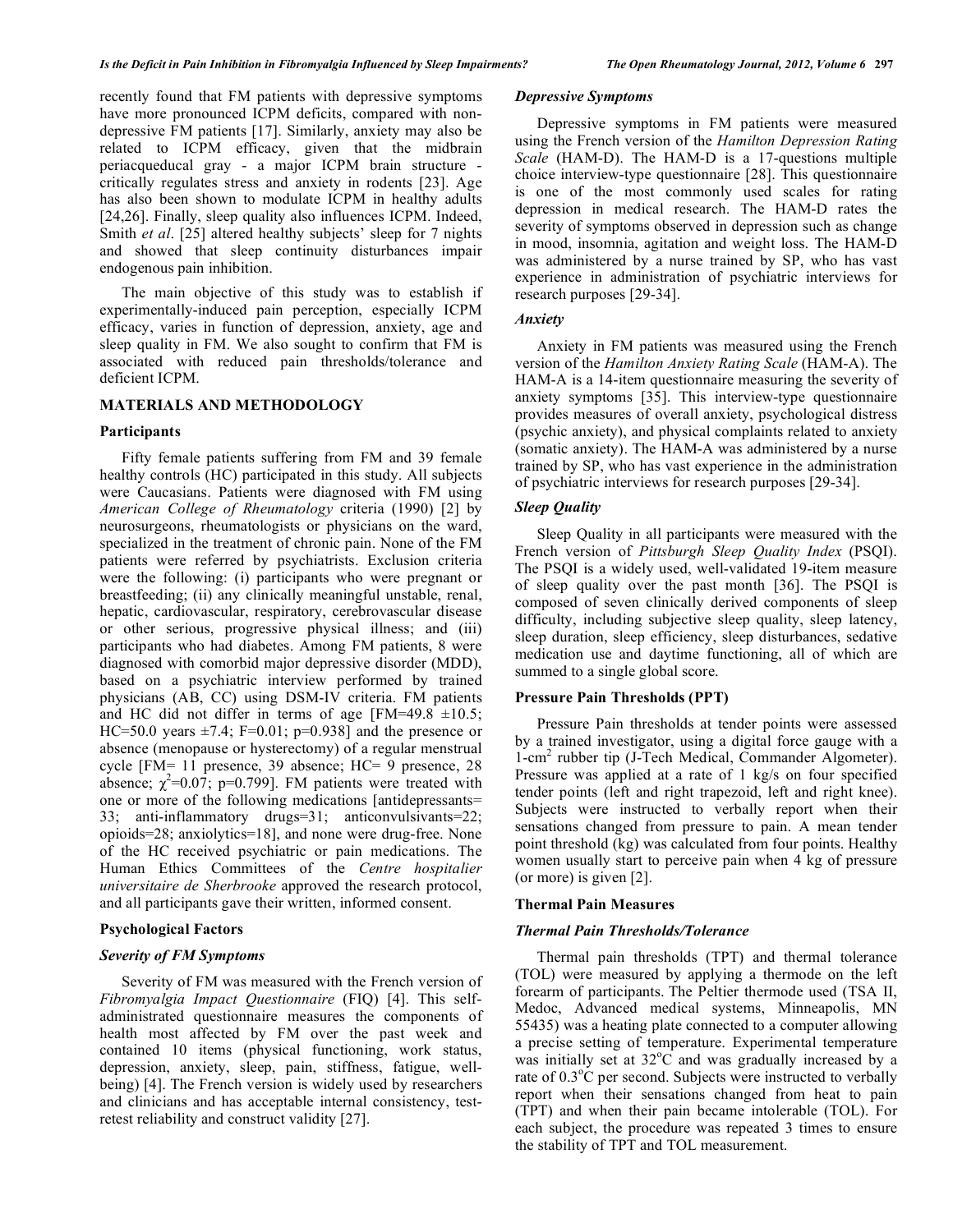#### *Inhibitory Conditioned Pain Modulation (ICPM)*

 Afterwards, a continuous heat pulse was administered with a thermode for 2 minutes on the left forearm of participants. Experimental temperature reached a predetermined fixed value and remained constant during the 2 minute testing period (Time 0 to Time 120). It was set at a value corresponding to a temperature individually predetermined to induce a 50/100 pain rating during the pre-test [37]. During thermal stimulation (test-stimulus), pain intensity was measured using a computerized visual analog scale (COVAS), which ranged from 0 (no pain) to 100 (most intense pain tolerable). To capture the effects of inhibitory ICPM, we administered the test-stimulus twice and conducted a cold-pressor test (CPT) between administrations [38]. The CPT consisted in the immersion of the opposite (right) arm (up to the shoulder) for 2 minutes in a bath of cold water. Temperature of the water was set at  $12^{\circ}$ C to ensure that the CPT (conditioning stimulus) was sufficiently painful to elicit ICPM while tolerable for 2 minutes. During the conditioning stimulus, subjects rated verbally their pain intensity every 15 seconds using a numerical pain rating scale, also ranging from 0 to 100. The CPT recruits inhibitory ICPM because it is a strong nociceptive stimulation, which takes place during a lengthy time span [39] and is applied over a large body surface area [40]. By comparing the pain evaluation during the test-stimulus (2 minute thermode) acquired before and after the CPT, we were able to measure the inhibitory ICPM response.

#### **Statistical Analyses**

 Based on previous works from our group [17, 19], we expected FM patients to have a deficit in pain inhibition of a large magnitude. Using an effect size of  $f=0.4$ , and a  $\alpha$ -value of 0.05, the inclusion of 50 FM patients and 39 controls conferred substantial statistical power ( $\beta$ =96%) to our study. To investigate the potential differences in pain perception/modulation between FM patients and HC, we performed analyses of variance (ANOVA), using group as the independent variable, and the following psychophysical measures as dependent variables: TPT, TOL, PPT ICPM efficacy (percentage of change between post- and pre-ICPM mean COVAS scores Time 0-120) and pain ratings during the CPT. Potential between-groups differences in age and menstrual cycle were examined using an ANOVA and the chi-square test, respectively. Potential relationships between clinical variables (age, FIQ total score, FIQ pain item, HAM-D total score, HAM-A total score and PSQI total score) and psychophysical measures (PPT, TPT, TOL, pain ratings during the CPT, PPT, ICPM efficacy) were examined using Pearson's correlation analyses. Multiple linear regression analyses were performed when appropriate. That is, multiple regression analyses were performed when multiple clinical variables were related  $(p<0.1)$  to pain measures. Such analyses were also performed in order to rule out the influence of potential confounders (e.g. medications). For all analyses, the level of significance was set at  $p<0.05$ .

# **RESULTS**

# **Participants Characteristics**

 All screened participants, 50 FM patients and 39 HC, completed the study protocol. HC did not complete the FIQ, HAM-D, HAM-A and PSQI. Average scores for each psychological factor are shown in Table **1**. FM patients receiving antidepressants had an elevated FIQ total score  $(65.1 \pm 11.2 \text{ versus } 56.9 \pm 11.6; \text{ p=0.018})$ , those treated with anxiolytics had worse sleep quality  $(15.2 \pm 3.0 \text{ versus } 11.4)$  $\pm 3.9$ ; p=0.001) and those treated with anticonvulsants had better sleep quality (11.5  $\pm$ 3.6 versus 13.8  $\pm$ 4.2; p=0.039).

**Table 1. Fibromyalgia Patients' Clinical Profile** 

| <b>Ouestionnaire Scores</b> | <b>FM Patients</b><br>Mean (SD) |  |
|-----------------------------|---------------------------------|--|
| FIO Total Score             | 62.4(11.9)                      |  |
| <b>HAM-D</b> Total Score    | 12.2(4.4)                       |  |
| <b>HAM-A Total Score</b>    | 11.1(4.3)                       |  |
| <b>PSOI</b> Total Score     | 12.8(4.1)                       |  |

FM indicates fibromyalgia; SD, standard deviation; FIQ, Fibromyalgia Impact Questionnaire; HAM-D, Hamilton Depression Rating Scale; HAM-A, Hamilton Anxiety Rating Scale; PSQI, Pittsburgh sleep quality index.

## **Group Differences in Psychophysical Measures**

 TPT, experimental pain temperature and TOL were significantly lower in FM patients, relative to HC. Pain ratings during the CPT were higher in FM patients, relative to HC. Lastly, a deficit in ICPM efficacy was observed in FM patients, relative to HC (Table **2**). [Note: There were no differences between FM patients treated with and without antidepressants, anti-inflammatory drugs, anticonvulsants, anxiolytics and opiates on any psychophysical measure].

# **Correlation Between Psychological Factors and Pain Measures**

 In the FM group, the FIQ total score was significantly related to TOL and non-significantly to TPT and pain ratings during the CPT (Table **3**). The FIQ total score remained a significant predictor of TOL when antidepressant medication was entered as a covariate using multivariate analyses. Moreover, the FIQ pain score was significantly related to mean PPT. Finally, non-significant trends also emerged for the relationships between pain ratings during the CPT and the HAM-D, HAM-A and FIQ total scores. Unfortunately, the use of hierarchical multivariate regression analyses failed to produce a model explaining a larger portion of the dependent variable's variance (e.g. pain rating during the CPT) when HAM-D, HAM-A and FIQ total scores were considered as multiple predictors (p=0.051).

# **ICPM Efficacy**

 We detected a significant negative relationship between ICPM efficacy and PSQI total score (Table **4**; Fig. **1**), and this relationship remained significant after controlling for the potential confounding influence of anticonvulsants and anxiolytics, using multivariate regression analyses. More specifically, ICPM efficacy was significantly related to two components of the PSQI: sleep efficiency (r= -0.374;  $p=0.008$ ) and sedative medication use ( $p=-0.311$ ;  $p=0.030$ ). ICPM efficacy was not significantly related to age, FIQ total score, FIQ pain score, HAM-D total score and HAM-A total score (Table **4**).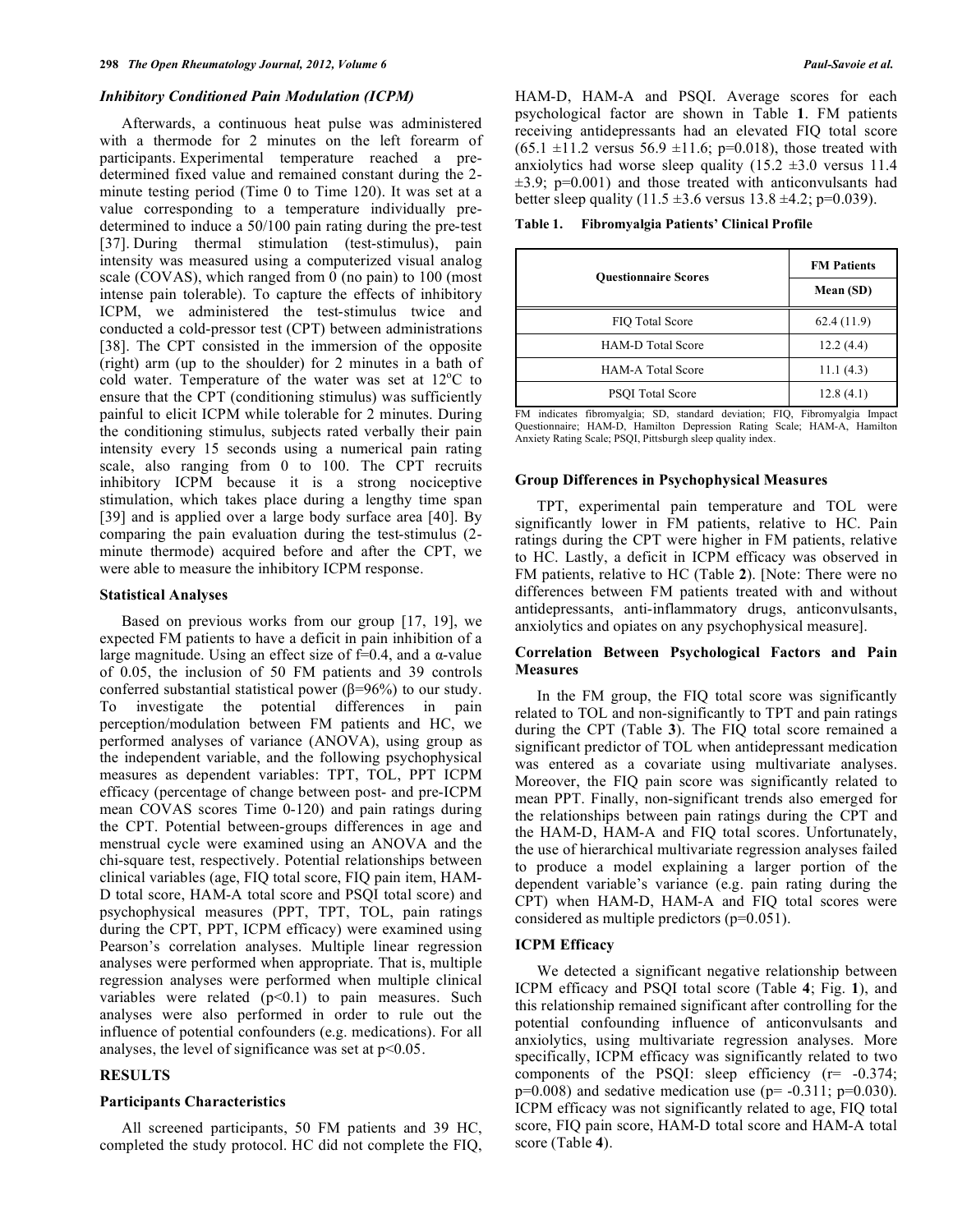| <b>Pain Measures</b>                        | <b>FM Patients Mean (SD)</b> | <b>HC</b> Mean (SD) | <b>ANOVA</b>          |
|---------------------------------------------|------------------------------|---------------------|-----------------------|
| Tender points $(Kg)$ (PPT)                  | 1.3(0.6)                     | ---                 | ---                   |
| Thermal pain threshold $(^{\circ}C)$ (TPT)  | 39.1(3.7)                    | 43.1(3.7)           | $F=26.0; p=0.0001$    |
| Experimental pain temperature $(^{\circ}C)$ | 44.1(2.4)                    | 46.8(1.1)           | $F=42.9$ ; $p=0.0001$ |
| Thermal pain tolerance (°C) (TOL)           | 44.8(3.1)                    | 47.7(1.9)           | $F=15.7$ ; $p=0.0001$ |
| Cold pressor test (CPT) (pain ratings)      | 87.8 (16.0)                  | 62.6(26.9)          | $F=30.2$ ; $p=0.0001$ |
| ICPM efficacy (in $\%$ )                    | 0.9(49.3)                    | 29.0(26.2)          | $F=10.4$ ; $p=0.002$  |

| Table 2. Pain Measures in Fibromyalgia Patients and Healthy Controls |
|----------------------------------------------------------------------|
|                                                                      |

CPT, cold-pressor test; FM, fibromyalgia; HC, healthy control; ANOVA, analysis of variance; PPT, pressor pain threshold; ICPM, inhibitory conditioned pain modulation.

**Table 3. Correlation Analyses in Fibromyalgia Patients Between Psychophysical Measures and Clinical Variables** 

| <b>Clinical Variables</b> | <b>Psychophysical Measures</b> | r        | $p$ -Value |
|---------------------------|--------------------------------|----------|------------|
| FIQ total score           | Thermal pain tolerance (TOL)   | $-0.333$ | 0.018      |
|                           | Thermal pain threshold (TPT)   | $-0.267$ | 0.061      |
|                           | Cold pressor test (CPT)        | 0.244    | 0.088      |
| FIQ pain score            | Tender points (PPT)            | $-0.357$ | 0.011      |
| HAM-D total score         | Cold pressor test (CPT)        | 0.277    | 0.051      |
| HAM-A total score         | Cold pressor test (CPT)        | 0.274    | 0.054      |

\*All correlations with a level of significance of p<0.1 are reported here; FIQ indicates Fibromyalgia Impact Questionnaire; HAM-D, Hamilton Depression Rating Scale; HAM-A, Hamilton Anxiety Rating Scale; PSQI, Pittsburgh Sleep Quality Index.

# **DISCUSSION**

 In this FM group, we observed moderate levels of anxiodepressive symptoms, poor sleep quality and low PPT, confirming that these variables are frequently associated with FM [4,6,17,41]. Moreover, our study demonstrated several differences between FM patients and HC in experimentally-induced pain perception. Using thermal stimuli, we found that TPT and TOL were significantly lower in FM compared to HC. Similarly, pain ratings during the CPT were higher in FM patients relative to HC. These results are consistent with several psychophysical studies that described hyperalgesia and allodynia in FM using thermal stimuli  $[6,17,19]$ . We also measured ICPM efficacy in both groups and found a deficit in ICPM in FM patients relative to HC, as previously reported [9,15,16].

**Table 4. Correlation Analyses in FM Patients Between ICPM Efficacy and Clinical Variables** 

| <b>Clinical Variables</b> | r        | <i>p</i> -Value |
|---------------------------|----------|-----------------|
| Age                       | $-0.094$ | 0.518           |
| FIO total Score           | $-0.120$ | 0.406           |
| FIQ pain item             | $-0.004$ | 0.980           |
| HAM-D                     | $-0.097$ | 0.501           |
| HAM-A                     | $-0.050$ | 0.730           |
| PSOI Total Score          | $-0.382$ | 0.006           |

FM indicates fibromyalgia; ICPM, inhibitory conditioned pain modulation; FIQ, Fibromyalgia Impact Questionnaire; HAM-D, Hamilton Depression Rating Scale; HAM-A, Hamilton Anxiety Rating Scale; PSQI, Pittsburgh Sleep Quality Index.



**Fig. (1).** The association between sleep problems and ICPM efficacy in FM. This figure illustrates a significant negative correlation between sleep problems, as measured with the PSQI (total score), and ICPM efficacy (expressed in %) in FM. More precisely, increased sleep problems were associated with the weakest level of ICPM in this population. ICPM indicates inhibitory conditioned pain modulation; FM, fibromyalgia; PSQI, Pittsburg sleep quality index.

 The main objective of this study was to establish if pain perception, especially ICPM efficacy, varies in function of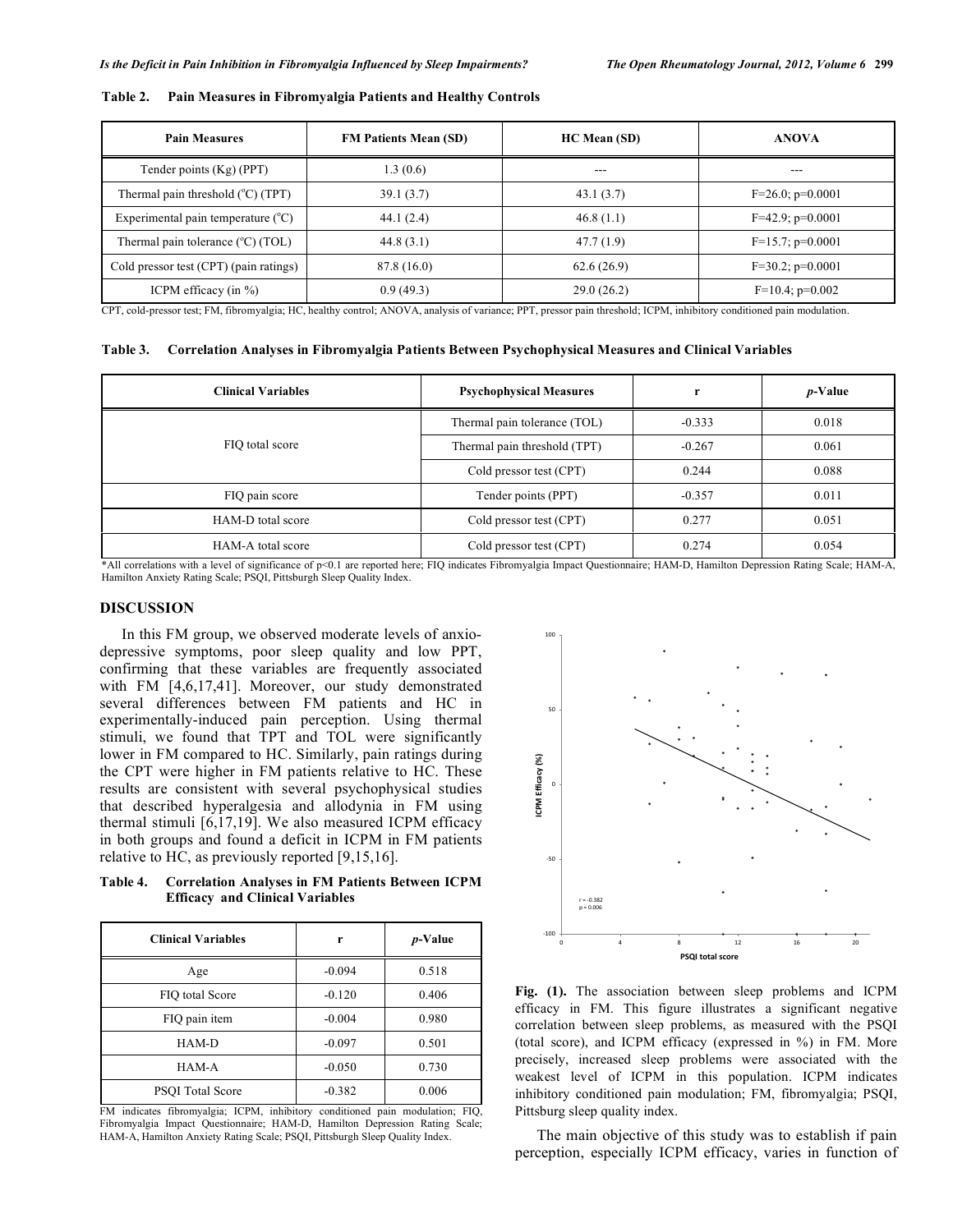FM symptoms, depression, anxiety, age and sleep quality in FM patients. We found that FIQ total score was significantly related to TOL. Furthermore, the FIQ pain score was correlated with PPT. Finally, pain ratings during the CPT were (non-significantly) related to HAM-D and HAM-A total scores. These results are consistent with studies showing associations between experimentally-induced pain perception and the severity of FM symptoms, as shown by other groups using mechanical [22,42] and thermal noxious stimuli [6].

 The most important finding of this study is the demonstration of a relationship between sleep quality and ICPM efficacy in FM. Conversely, age, depression, anxiety and FM symptoms were not significantly related to ICMP efficacy. More precisely, our study showed that the ICPM efficacy was significantly related to sleep efficiency and sedative medication use. Noteworthy, sleep problems were specifically related to ICPM efficacy, as the PSQI total score was not correlated with any other psychophysical measure. The lack of association between sleep problems and pain thresholds has been previously reported [43,44]. As for the relationship between ICPM efficacy and sleep impairments, it is consistent with recent studies reporting that sleep disruption can reduce ICPM efficacy. Indeed, the effect of sleep disturbance on ICPM was described in a group of healthy adults [25]. The authors studied the sleep polysomnographic activity among 32 healthy females for 7 nights. Subjects were randomized to control, forced awakening or restricted sleep opportunity conditions. A significant loss of pain inhibition was shown only in the forced awakening group. These findings suggest that sleep continuity disturbance, but not simple sleep restriction, impairs ICPM. Another study from this group showed that measures of sleep efficiency and duration are positively associated with better functioning of ICPM in patients with temporo-mandibular joint disorder [45]. As early as 1975, Modolfsky and colleagues disrupted sleep in healthy subjects and observed the next day that participants had FM-like symptoms [46,47]. In our study, it is not possible to determine the directionality of the observed correlation. It is possible that impaired ICPM engenders sleep disturbances in FM patients. Alternatively, the relationship between sleep disturbances and pain symptoms could be caused by a vicious, self-perpetuating, non-restorative sleep cycle [46]. It must be noted, finally, that ICPM efficacy was also significantly related to sedative medication use. This correlation may have emerged as significant simply because ICPM efficacy was significantly correlated with poor sleep, and that impaired sleep required treatment with sedative drugs. Consistently, we found that anxiolytic treatment was associated with poor sleep quality in our FM patients.

 In contrast to a previous study from our laboratory, we did not find a relationship between depressive symptoms and ICPM efficacy in FM [17]. In that study, FM patients were separated in two groups: patients with and without depressive symptoms, based on a factor analysis [48]. In the present study, the absence of relationship can be explained by the small number of subjects suffering from MDD in the FM patients, who had low-to-moderate levels of anxiodepressive symptoms. Similarly, while previous studies demonstrated that age influences ICPM in healthy subjects [24,26], ICPM efficacy was not related to age in our study.

This finding can be explained by the small standard deviation of age in our FM patients, who were relatively old (age= $50.4\pm10.2$  years), whereas our previous study [24] showed that ICPM efficacy starts to decline by middle age, and continues to deteriorate thereafter.

 On neurobiological grounds, our findings may be explained by common neurotransmitters involved in both sleep and ICPM, including noradrenalin (NA), serotonin (5- HT) and dopamine (DA). For instance, it has been shown in animals that 5-HT and NA levels decline progressively from waking to slow-wave-sleep and then to rapid-eye-movement sleep [49]. Animal studies have also shown that sleep can be manipulated by dopaminergic mechanisms [50,51]. As for pain modulation, numerous pre-clinical studies have shown ICPM depends on the recruitment of endogenous opioids in the periaqueductal gray, which trigger the release of 5-HT from neurons localized in the raphe nuclei (medulla), which dampens nociceptive afferents at the dorsal horn of the spinal cord [52]. Noradrenergic projections from the locus coeruleus produce similar effects [53]. Finally, mesocorticolimbic dopamine pathways have also been shown to be involved in pain modulation in rodents [53] and humans [18]. It is therefore possible that DA, NA and/or 5-HT alterations can impair both sleep quality and ICPM efficacy in FM. Interestingly, some studies showed that FM is characterized by abnormal 5-HT, NA and DA functioning [54-57]. Noteworthy, the periacqueductal gray matter  $-$  a key ICPM structure  $[13,58]$  – has also been shown to modulate sleep states [59]. In this vein, a recent experimental study used functional magnetic resonance imaging (fMRI) to study the neural correlates of mechanically-induced pain perception in FM. Interestingly, the study showed that FM patients deactivated the rostral anterior cingulate cortex (rACC), relative to controls, and that and the brainstem, relative to controls, and that rACC activations were positively correlated with brainstem hemodynamic responses [60]. Such functional imaging results suggest that brainstem structures known to be involved in both pain inhibition and sleep regulation are dysfunctional in FM.

 To our knowledge, this is the first study showing a relationship between ICPM efficacy and sleep quality in a relatively large sample of FM patients. The results from this study replicate that FM is associated with hyperalgesia and allodynia, and deficient ICPM, and that the severity of FM symptoms is correlated with thermal pain perception. Our results uniquely suggest that ICPM efficacy in FM is related to sleep quality, more precisely sleep effectiveness. If replicated, this latter finding may have several implications. First, it reinforces the importance of studying sleep problems and ICPM efficacy in FM. It is well known that FM women report poor sleep quality and fatigue [61,62]. A major concern among FM women, sleep problems may impair functional outcomes, as suggested by a recent study showing that sleep disturbances predict work disability due to musculoskeletal disorders [63]. The association between sleep problems and ICPM also suggests that impaired sleep may be closely linked to the FM pathophysiology. From a treatment perspective, as long as deficient ICPM is the consequence of poor sleep, better treatment of sleep problems may restore ICPM efficacy, and relieve the painful symptoms of FM. In the future, prospective studies will need to sort out the directionality of the relationship between sleep problems and deficient ICPM in FM, as this may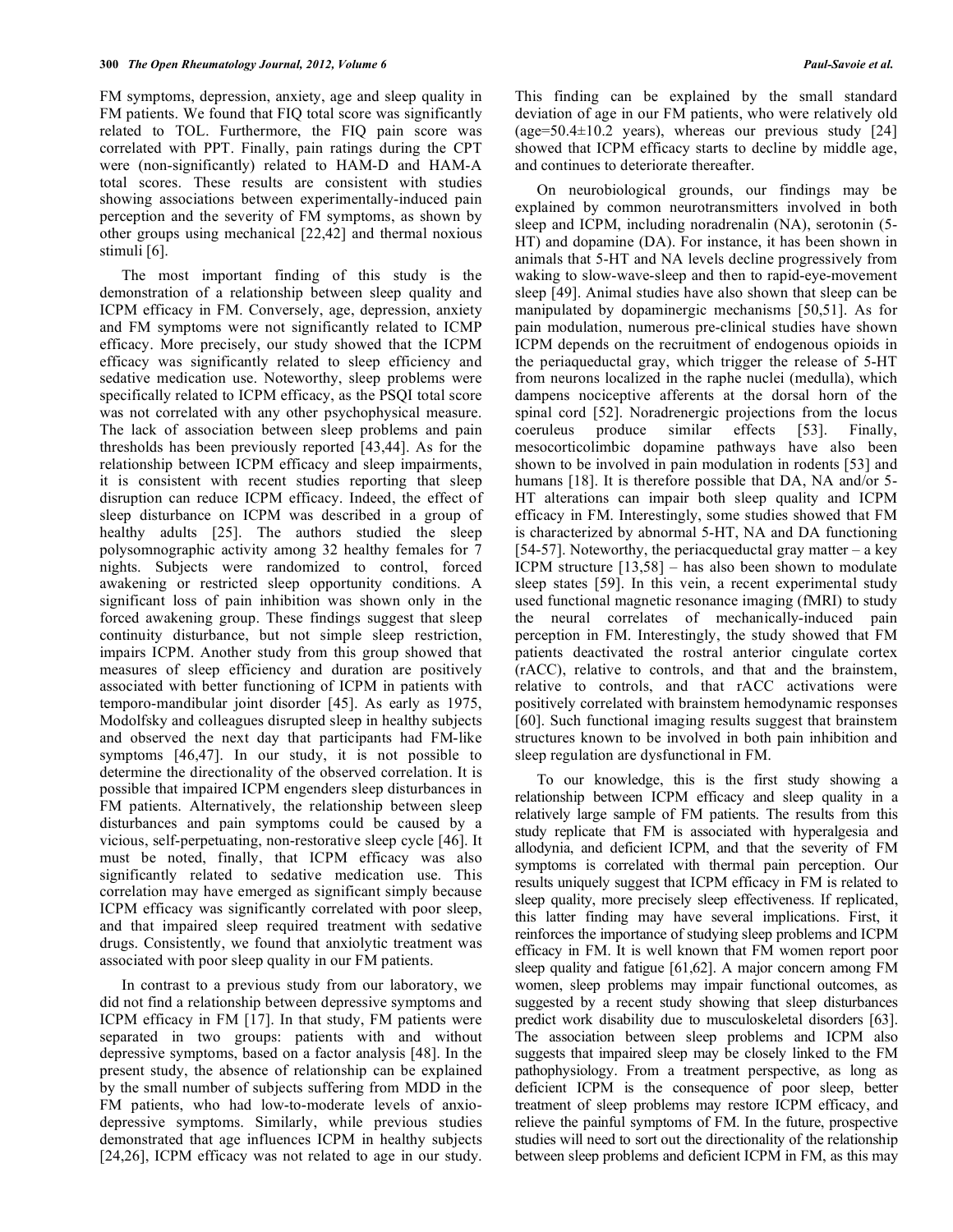have treatment implications. The neurobiological mechanisms underlying this association will need to be understood, using polysomnography [64], psychophysical and biomarker measures.

 One potential limitation of our study is the large use of medication in FM patients, who received anxiolytics, antidepressants, anticonvulsants, anti-inflammatory drugs and opioids. However, poly-pharmacy is frequent in FM [65]. Also, we performed multivariate regression analyses to verify the influence of medications on results, and found that all associations between clinical and psychophysical measures remained significant after such statistical adjustments. Another limitation of our study is the lack of a pain questionnaire. Although the FIQ measures clinical pain, the use of a more specific clinical pain scale, such as the McGill Pain Questionnaire or the Brief Pain Inventory, would have enabled us to evaluate more precisely if clinical pain characteristics influence ICPM efficacy. However, we used the FIQ pain item and found relationships with psychophysical measures that are consistent with previous results on the topic. Also, it must be considered that the relationship between sleep and ICPM was highlighted using a subjective sleep evaluation. Future studies will need to replicate this correlation with both subjective and objective sleep quality measures. Finally, it must be noted that our finding of a relationship between sleep impairments and ICPM efficacy may depend on the paradigm that we used to measure ICPM as well as stimulus parameters [66].

## **CONCLUSION**

 The results of this study provide preliminary evidence that sleep quality is an important factor contributing to deficient ICPM in FM. Thus, it is possible that better treatment of sleep difficulties may lead to an improvement of painful symptoms in FM. Future studies will need: (i) to replicate this finding, (ii) to determine whether impaired sleep is primary or secondary to deficient ICPM, and (iii) to characterize the neurobiological mechanisms underlying this association.

# **COFLICT OF INTERESTS**

 The authors declare that they have no competing interests.

# **ACKNOWLEDGEMENTS**

 The study was funded by AstraZeneca Pharmaceuticals. S. Marchand received funding from the Canadian Institute of Health Research (CIHR), the American Fibromyalgia Syndrome Association (AFSA) and is a supported member of the *Centre de Recherche Clinique Étienne-Le Bel du Centre Hospitalier Universitaire de Sherbrooke* (CRC-ELB-CHUS). E. Paul-Savoie is holder of a doctoral scholarship from the Canadian Institute of Health Research (CIHR). S. Potvin is a Junior 1 Young Investigator from the Quebec Funds in Health Research, and he is supported by the Centre Fernand-Seguin and the Louis-H Lafontaine Hospital Foundation. P. Bourgault is a Junior 1 Clinician Investigator from the Quebec Funds in Health Research and a supported member of the CRC-ELB-CHUS.

#### **REFERENCES**

- [1] Wolfe F, Ross K, Anderson J, Russell IJ, Hebert L. The prevalence and characteristics of fibromyalgia in the general population. Arthritis Rheum 1995; 38: 19-28.
- [2] Wolfe F, Snilders AMJ, Yunus MB. The American College of Rheumatology 1990 criteria for the classification of fibromyalgia: report of the Multicenter Criteria Committee. Arthritis Rheum 1990; 33:160-72.
- [3] Wolfe F, Clauw DJ, Fitzcharles MA, *et al*. The American College of Rheumatology Preliminary Diagnostic Criteria for Fibromyalgia and Measurement of Symptom Severity. Arthritis Care Res 2010;  $62:600-10.$
- [4] Burckhardt CS, Clark SR, Bennett RM. The fibromyalgia Impact Questionnaire: development and validation. J Rheumatol 1991; 18: 728-33.
- [5] Giesecke T, Williams DA, Harris RE, *et al*. Subgrouping of fibromyalgia patients on the basis of pressure-pain thresholds and psychological factors. Arthritis Rheum 2003; 48: 2916-22.
- [6] Hurtig IM, Raak RI, Kendall SA, Gerdle B, Wahren LK. Quantitative sensory testing in fibromyalgia patients and in healthy subjects: Identification of subgroups. Clin J Pain 2001; 17: 316-22.
- [7] Turk DC, Okifuji A, Sinclair JD, Starz TW. Pain, disability, and physical functioning in subgroups of patients with fibromyalgia. J Rheumatol 1996; 23: 1255-62.
- [8] Turk DC, Okifuji A, Sinclair JD, Starz TW. Differential responses by psychosocial subgroups of fibromyalgia syndrome patients to an interdisciplinary treatment. Arthritis Care Res 1998; 11: 397-404.
- [9] Julien N, Arsenault P, Marchand S. Widespread pain in fibromyalgia is associated to a deficit of endogenous pain inhibition. Pain 2005; 114: 295-302.
- [10] Yarnitsky D, Arendt-Nielsen L, Bouhassira D, *et al*. Recommandations on terminology and practice of psychophysical DNIC testing. Eur J Pain 2010; 14: 339.
- [11] Le Bars D, Dickenson AH, Besson JM. Diffuse noxious inhibitory controls (DNIC). I. Effects on dorsal horn convergent neurones in the rat. Pain 1979; 6: 283-304.
- [12] Le Bars D, Dickenson AH, Besson JM. Diffuse noxious inhibitory controls (DNIC). II. Lack of effect on non-convergent neurones, supraspinal involvement and theoretical implications. Pain 1979; 6:  $305 - 27$ .
- [13] Basbaum AI, Fields HL. Endogenous pain control mechanisms: review and hypothesis. Ann Neurol 1978; 4: 451-62.
- [14] Fields HL, Basbaum AI. Brainstem control of spinal paintransmission neurons. Annu Rev Physiol 1978; 40: 217-48.
- [15] Kosek E, Hansson P. Modulatory influence on somatosensory perception from vibration and heterotopic noxious conditioning stimulation (HNCS) in fibromyalgia patients and healthy subjects. Pain 1997; 70: 41-51.
- [16] Lautenbacher S, Rollman GB. Possible deficiencies of pain modulation in fibromyalgia. Clin J Pain 1997; 13: 189-96.
- [17] De Souza JB, Potvin S, Goffaux P, Charest J, Marchans S. The Deficit of Pain Inhibition in Fibromyalgia Is More Pronounced in Patients With Comorbid Depressive Symptoms. Clin J Pain 2009; 25: 123-7.
- [18] Potvin S, Larouche A, Normand E, de Souza JB, Grignon S, Marchand S. DRD3 Ser9Gly polymorphism is related to thermal pain perception and modulation in chronic widespread pain patients and healthy controls. J Pain 2009; 10: 969-75.
- [19] Larouche A, Potvin S, Normand E, *et al*. No relationships between the ins del polymorphism of the serotonin transporter promoter and pain perception in fibromyalgia patients and healthy controls. Eur J Pain 2010; 14: 742-6.
- [20] Petzke F, Gracely RH, Park KM, Ambrose K, Clauw DJ. What do tender points measure? Influence of distress on 4 measures of tenderness. J Rheumatol 2003; 30: 567-74.
- [21] Wolfe F, Ross K, Anderson J, Russell IJ. Aspects of fibromyalgia in the general population: sex, pain threshold, and fibromyalgia symptoms. J Rheumatol 1995; 22: 151-6.
- [22] Wolfe F. The relationship between tender points and fibromyalgia symptom variables: evidence that fibromyalgia is not a discrete disorder in the clinic. Ann Rheum Dis 1997; 56: 268-71.
- [23] Behbehani MM. Functional characteristics of the midbrain periacqueducal gray. Prog Neurobiol 1995; 46: 575-605.